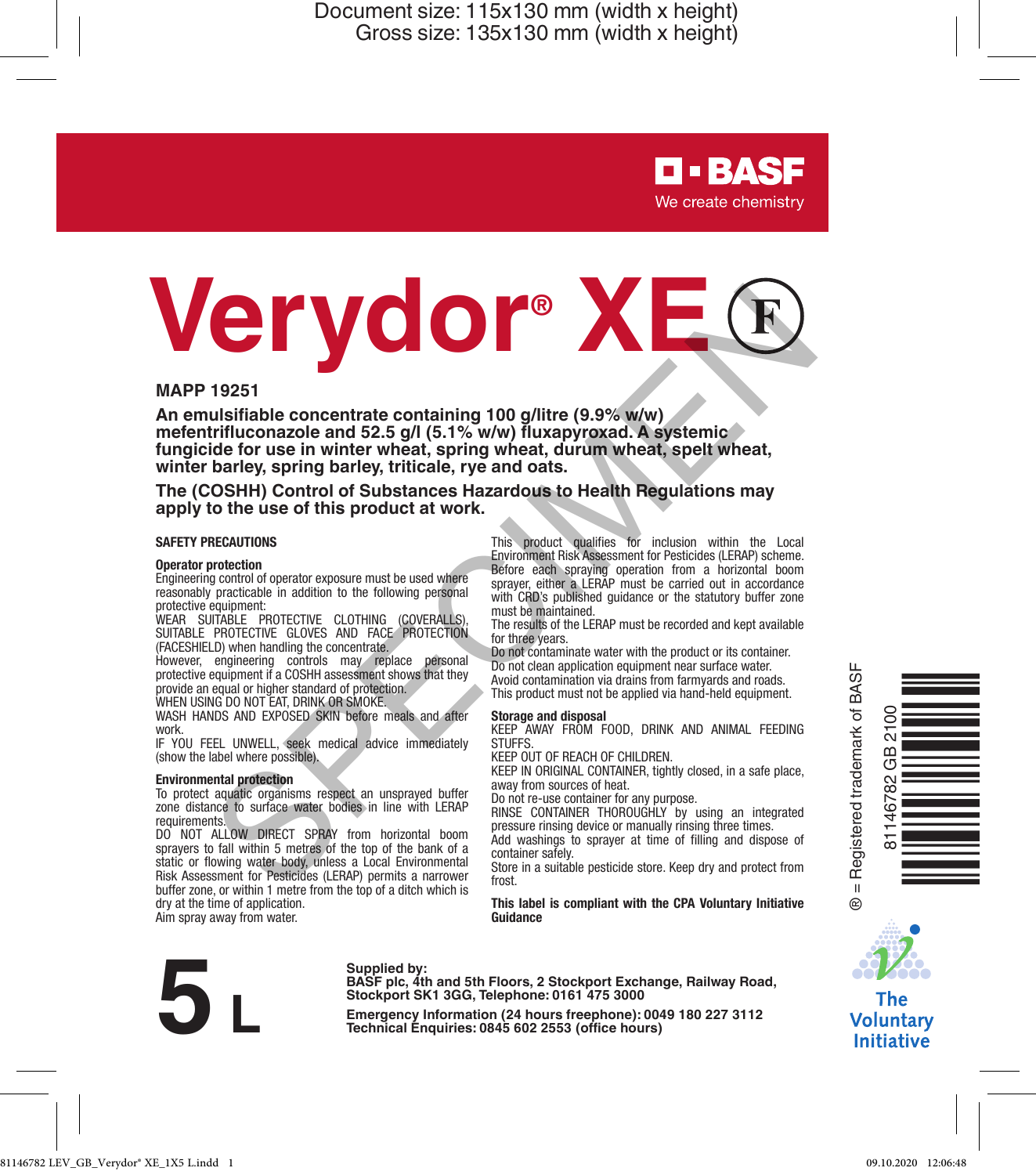

# **IMPORTANT INFORMATION**

**FOR USE ONLY AS A PROFESSIONAL FUNGICIDE, as directed below:**

| <b>Crops</b>                                                     | <b>Maximum</b><br>individual dose<br>(I product/ha) | <b>Maximum</b><br>number of<br>treatments (per<br>crop) | Latest time of<br>application    | <b>Aquatic buffer</b><br>zone distance<br>(metres) |
|------------------------------------------------------------------|-----------------------------------------------------|---------------------------------------------------------|----------------------------------|----------------------------------------------------|
| Barley, durum<br>wheat, oats, rye,<br>spelt, triticale,<br>wheat | 1.5 litres<br>product/ha                            | 2 per crop                                              | Before GS 69 end<br>of flowering |                                                    |

# **READ THE LABEL BEFORE USE. USING THIS PRODUCT IN A MANNER THAT IS INCONSISTENT WITH THE LABEL MAY BE AN OFFENCE. FOLLOW THE CODE OF PRACTICE FOR USING PLANT PROTECTION PRODUCTS.**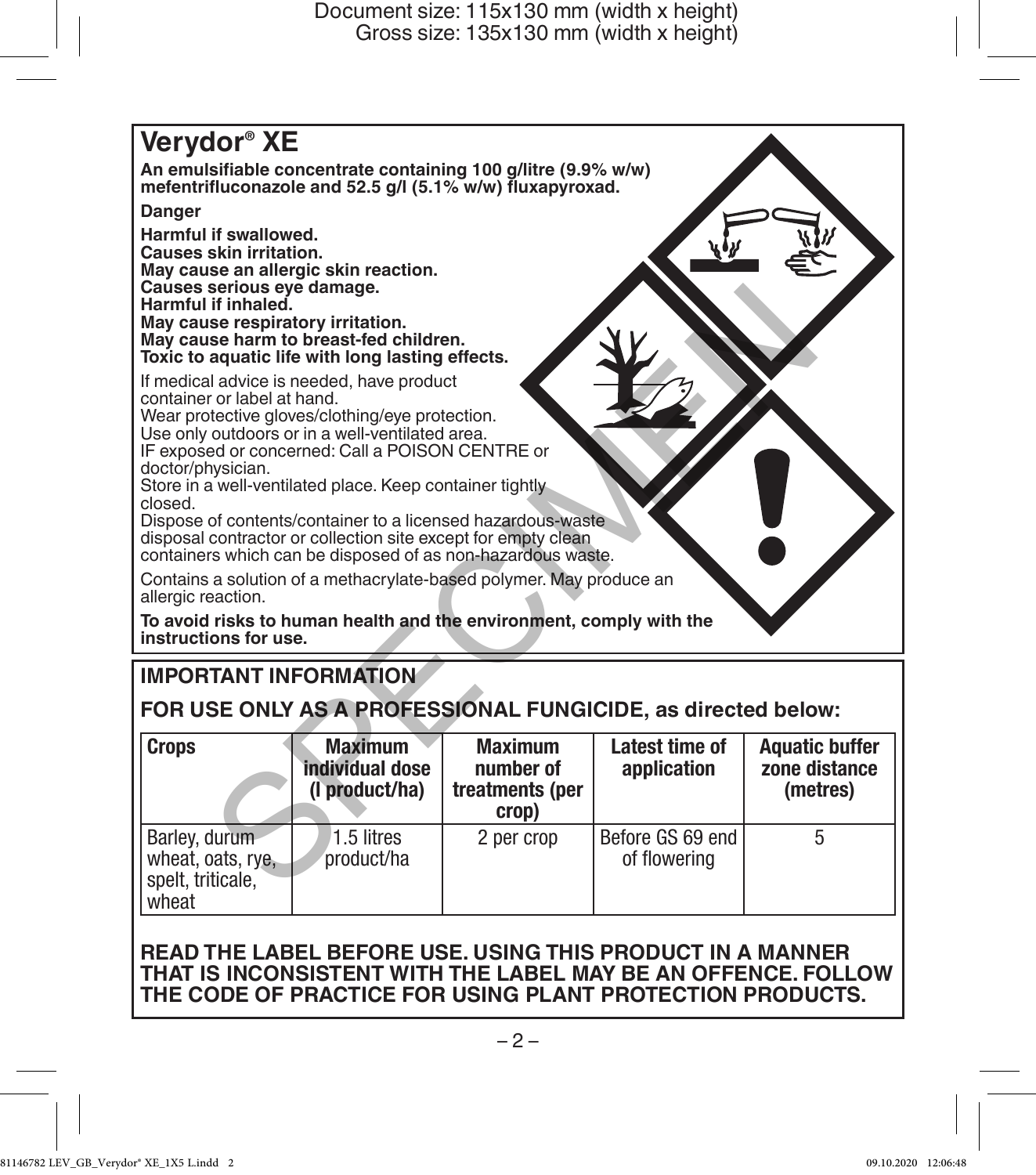# **DIRECTIONS FOR USE**

IMPORTANT: This information is approved as part of the Product Label. All instructions within this section must be read carefully in order to obtain safe and successful use of this product.

Verydor XE is a systemic fungicide with protectant and curative properties for disease control in winter wheat, spring wheat, durum wheat, spelt wheat, winter barley, spring barley, triticale, rye and oats.

# **Restrictions/Warnings**

# **Disease control**

| <b>Restrictions/Warnings</b>                                                                                                                                                                                                             |                 |                 |                |                |                  |                  |     |                  |      |  |  |  |
|------------------------------------------------------------------------------------------------------------------------------------------------------------------------------------------------------------------------------------------|-----------------|-----------------|----------------|----------------|------------------|------------------|-----|------------------|------|--|--|--|
| When applied to barley intended for malting, refer to the latest timing restrictions for<br>fluxapyroxad and mefentrifluconazole given by the British Beer and Pub Association.                                                          |                 |                 |                |                |                  |                  |     |                  |      |  |  |  |
| You must not apply more than two foliar applications of products containing complex II<br>inhibitors (SDHIs) to any cereal crop. (SDHIs) to any cereal crop.                                                                             |                 |                 |                |                |                  |                  |     |                  |      |  |  |  |
| After spraying, wash out sprayer thoroughly according to manufacturer's guideline and dispose<br>of washings and clean containers according to DEFRA Code of Practice and local authority<br>quidelines.                                 |                 |                 |                |                |                  |                  |     |                  |      |  |  |  |
| <b>Disease control</b>                                                                                                                                                                                                                   |                 |                 |                |                |                  |                  |     |                  |      |  |  |  |
| Verydor XE is a systemic fungicide with protectant and curative properties for disease control<br>in winter wheat, spring wheat, durum wheat, spelt wheat, winter barley, spring barley, triticale,<br>rye and oats as summarised below: |                 |                 |                |                |                  |                  |     |                  |      |  |  |  |
|                                                                                                                                                                                                                                          | Winter<br>Wheat | Spring<br>Wheat | Durum<br>Wheat | Spelt<br>Wheat | Winter<br>Barley | Spring<br>Barley | Rye | <b>Triticale</b> | 0ats |  |  |  |
| Septoria tritici                                                                                                                                                                                                                         | C               | C.              | C              | C              |                  |                  | C   | C                |      |  |  |  |
| Yellow rust                                                                                                                                                                                                                              | C               | Ĉ.              | $\overline{C}$ | C.             | C                | C                | C   | C                |      |  |  |  |
| Brown rust                                                                                                                                                                                                                               | C               | C               | C              | C              | C                | C                | C   | C                |      |  |  |  |
| Tan spot                                                                                                                                                                                                                                 | $\mathbf{R}$    | Ř.              | $\overline{R}$ | R              |                  |                  | R   |                  |      |  |  |  |
| Powdery mildew                                                                                                                                                                                                                           | <b>MC</b>       | <b>MC</b>       | МC             | MC.            | C                |                  | C   | C.               | C.   |  |  |  |
| Net blotch.                                                                                                                                                                                                                              |                 |                 |                |                | C                | C                |     |                  |      |  |  |  |
| Rhynchosporium                                                                                                                                                                                                                           |                 |                 |                |                | C                | C                | C   |                  |      |  |  |  |
| Ramularia                                                                                                                                                                                                                                |                 |                 |                |                | C                | C                |     |                  |      |  |  |  |
| Crown rust                                                                                                                                                                                                                               |                 |                 |                |                |                  |                  |     |                  | C.   |  |  |  |
|                                                                                                                                                                                                                                          |                 |                 |                |                |                  |                  |     |                  |      |  |  |  |

 $C =$  Control MC = Moderate Control  $R =$  Reduction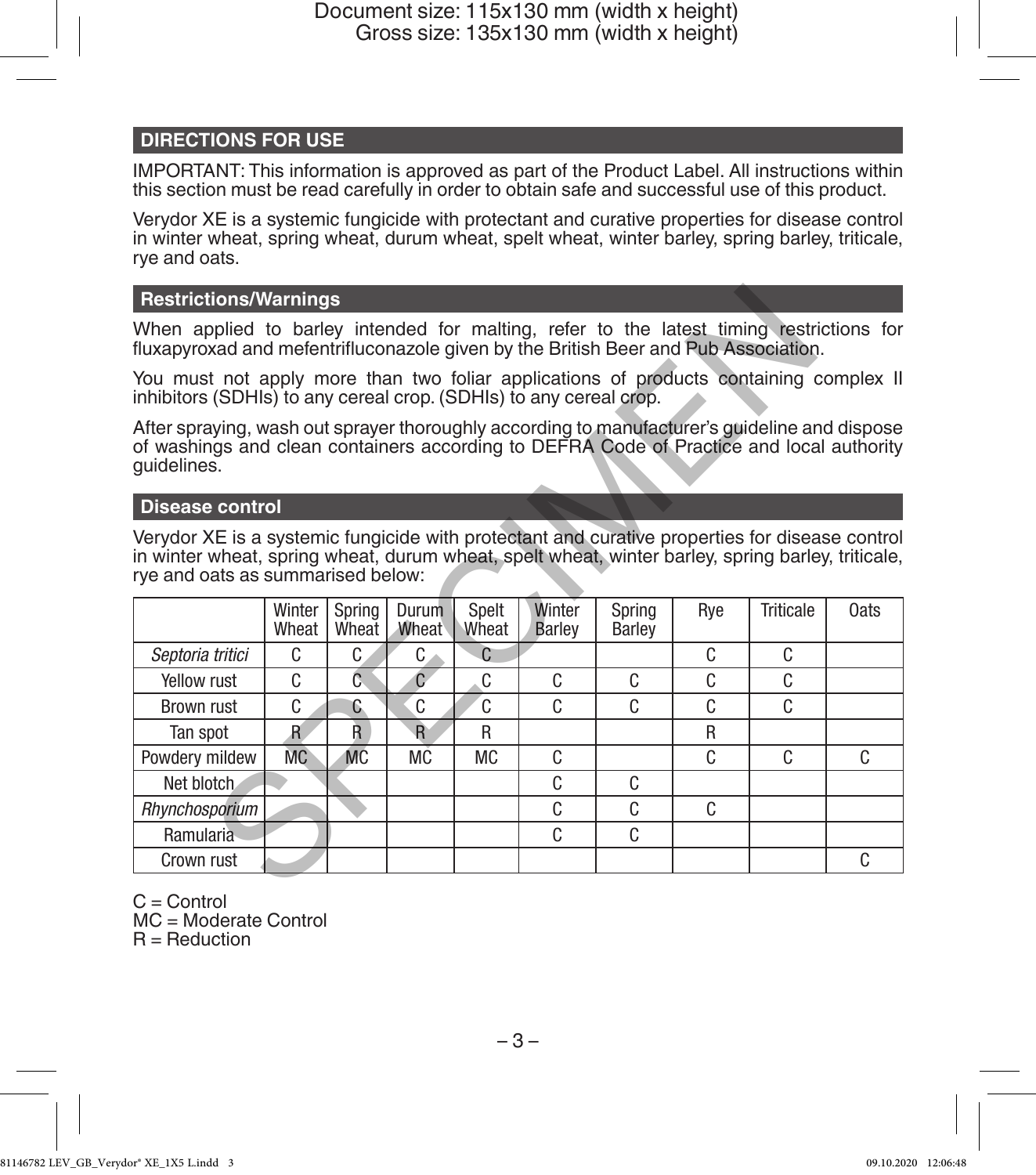# **Resistance Management**

Verydor XE should be used in accordance with the instructions for use for the target diseases at the specific growth stages indicated.

Use Verydor XE as part of an Integrated Crop Management (ICM) strategy incorporating other methods of control, including where appropriate other fungicides with a different mode of action.

Verydor XE should be used preventatively and should not be relied upon for its curative potential.

Verydor XE contains fluxapyroxad which belongs to the SDHI (carboxamide) complex II inhibitor group of fungicides. To minimise the risk of resistance occurring, apply a maximum of two SDHI fungicide sprays to any cereal crop.

There is a significant risk of widespread resistance occurring in *Septoria tritici* populations in the UK. Failure to follow resistance management action may result in reduced levels of disease control.

There is a significant risk of widespread resistance occurring in *Ramularia collo-cygni* populations to a number of different modes of action. Repeated use of products containing the same mode of action are unlikely to provide effective control of this disease. For further information on the resistance status of *Ramularia* contact your agronomist or specialist advisor and visit the FRAG-UK website. XE should be used preventatively and should not be relied upon for it<br>
XE contains fluxapyroxad which belongs to the SDHI (carboxamide) drungicides. To minimise the risk of resistance occurring, apply a m<br>
flungicide spray

Verydor XE contains mefentrifluconazole, a DMI fungicide. Resistance to some DMI fungicides has been identified in *Septoria* leaf blotch (*Mycosphaerella graminicola*) which may seriously affect the performance of some products. For further advice on resistance management in DMIs contact your agronomist or specialist advisor and visit the FRAG-UK website.

# **Crop Specific Information**

# **Crops**

Verydor XE is a systemic fungicide with protectant properties for disease control in winter wheat, spring wheat, durum wheat, spelt wheat, winter barley, spring barley, rye, triticale and oats.

# **Time of Application**

For best results apply Verydor XE as a protectant treatment. A maximum of two applications can be made up to and including flowering anthesis just complete (GS 69) in wheat, barley, rye, triticale and oats.

# **Rate of Application**

Apply 1.5 litres Verydor XE in a minimum of 100 litres of water per hectare.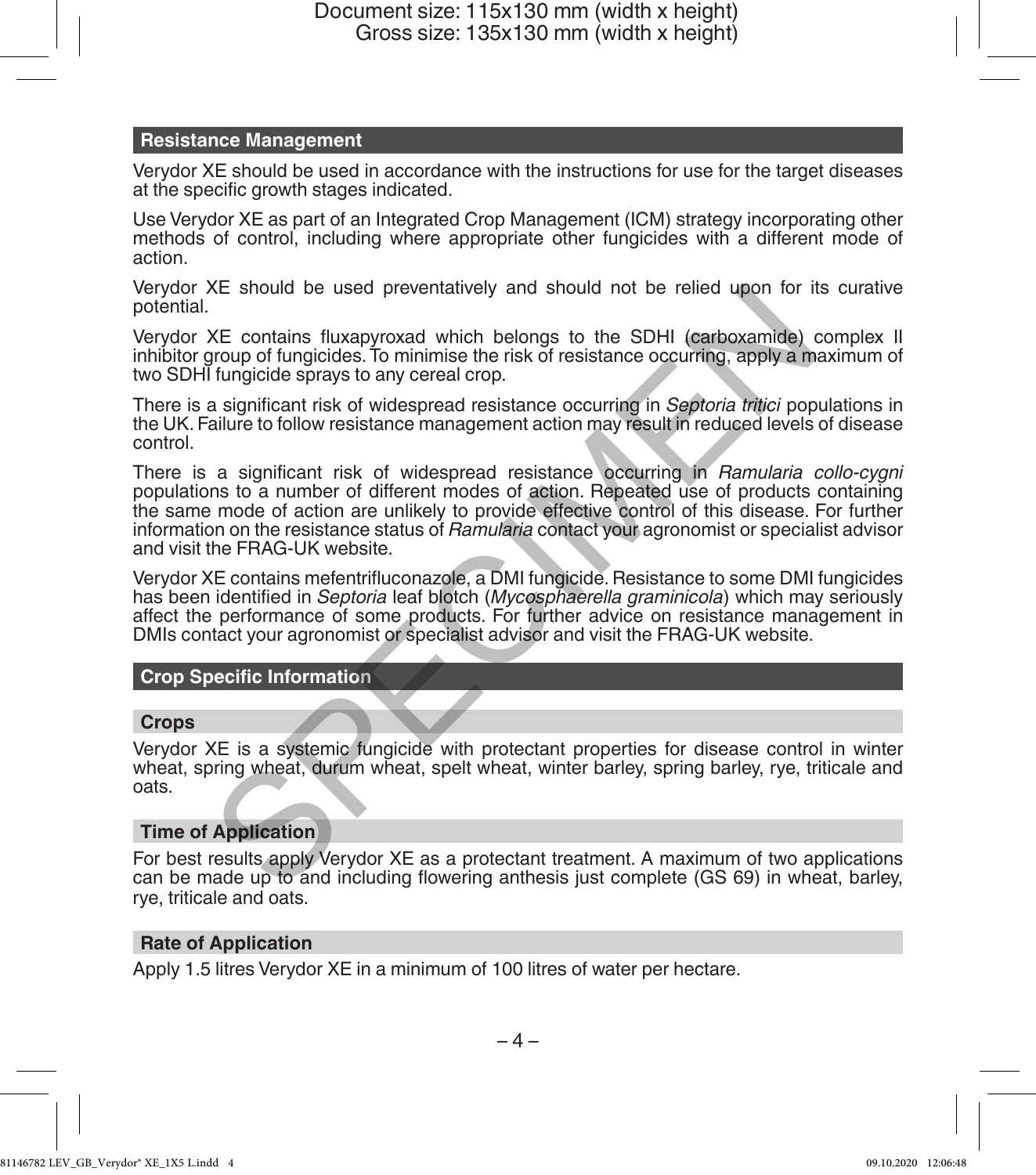## **Mixing and Application**

## **Mixing**

Apply as a MEDIUM spray, as defined by BCPC.

Half fill the spray tank with clean water and start the agitation. SHAKE THE CONTAINER WELL before use and pour in the required amount of product. Rinse any empty containers thoroughly and add rinsings to the spray tank. Add the remainder of the water and continue agitation until spraying is completed.

When tank mixes are to be used, each product should be added separately to the spray tank, taking due note of any instructions given as to the order of mixing.

All tank mixes should be used immediately after mixing

## **Compatibility**

For details of compatibilities contact your distributor, local BASF representative, the BASF Technical Services Hotline: 0845 602 2553 or visit out website

## www.agicentre.basf.co.uk

## **The following does not form part of the authorised label text.**

With many products there is a general risk of resistance developing to the active ingredients. For this reason a change in activity cannot be ruled out. It is generally impossible to predict with certainty how resistance may develop because there are so many crop and use connected ways of influencing this. We therefore have to exclude liability for damage or loss attributable to any such resistance that may develop. To help minimise any loss in activity the BASF recommended rate should in all events be adhered to.

Numerous, particularly regional or regionally attributable, factors can influence the activity of the product. Examples include weather and soil conditions, crop plant varieties, crop rotation, treatment times, application amounts, admixture with other products, appearance of organisms resistant to active ingredients and spraying techniques. Under particular conditions a change in activity or damage to plants cannot be ruled out. The manufacturer or supplier is therefore unable to accept any liability in such circumstances. All goods supplied by us are of high grade and we believe them to be suitable, but as we cannot exercise control over their mixing or use or the weather conditions during and after application, which may affect the performance of the material, all conditions and warranties, statutory or otherwise, as to the quality or fitness for any purpose of our goods are excluded and no responsibility will be accepted by us for any damage or injury whatsoever arising from their storage, handling, application or use; but nothing should be deemed to exclude or restrict any liability upon us which cannot be excluded or restricted under the provisions of the Unfair Contract Terms Act 1977 or any similar applicable law. y and strategies the product should be added separately to the sends that while spraying is completed.<br>
In this spraying is completed.<br>
In this section and the order of mixing.<br>
In this section and the used immediately aft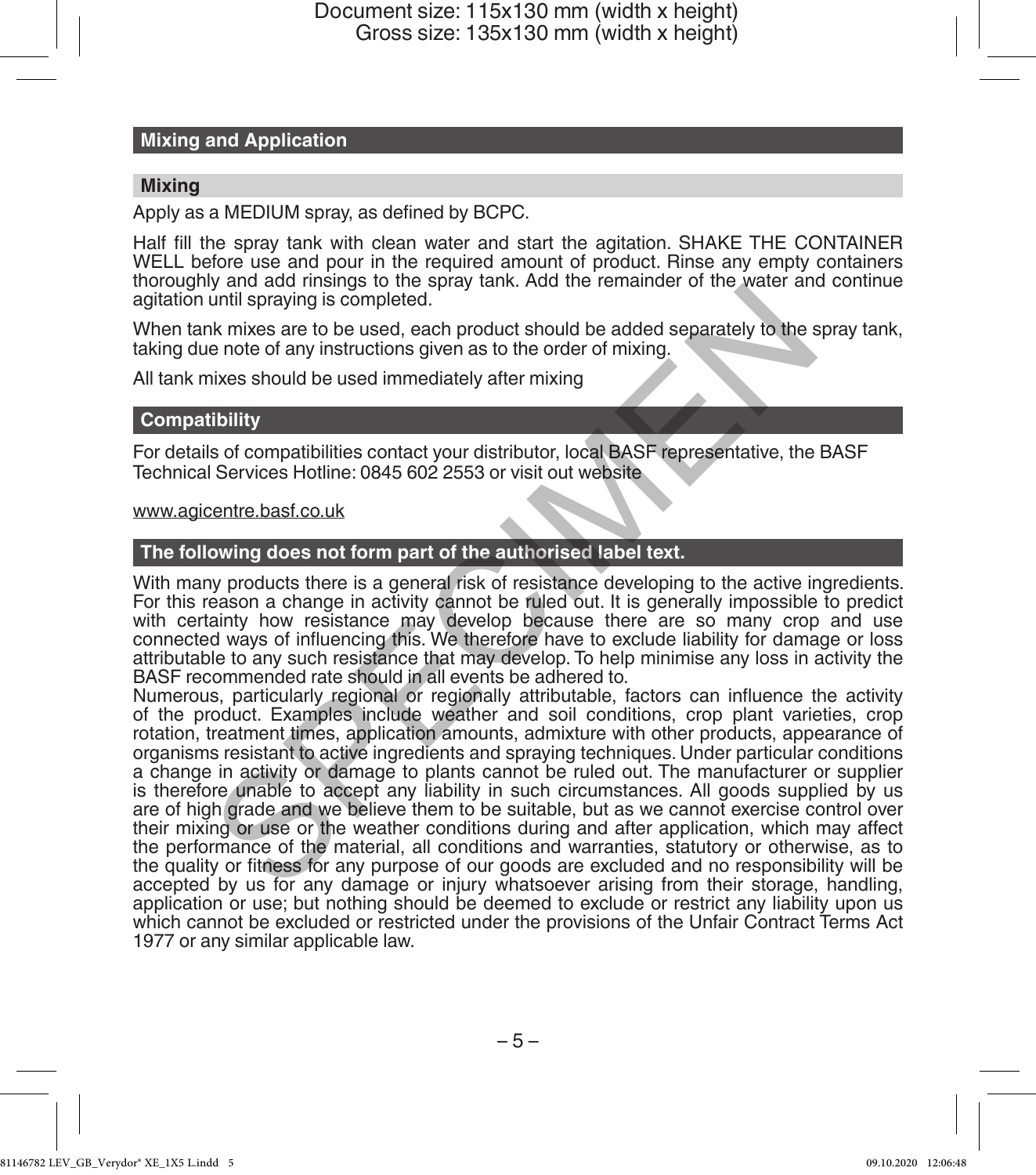# **Section 6 of the Health and Safety at Work Act**

# **Additional Product Safety Information**

The product label provides information on a specific pesticidal use of the product; do not use otherwise, unless you have assessed any potential hazard involved, the safety measures required and that the particular use has "off-label" approval or is otherwise permitted under the Plant Protection Product Regulations (EC) No 1107/2009.

The information on this label is based on the best available information including data from test results.

# **Safety Data Sheet**

To access the Safety Data Sheet for this product scan the QR code or use the weblink below:



agricentre.basf.co.uk/Verydor-XE/MSDS

Alternatively, contact your supplier.